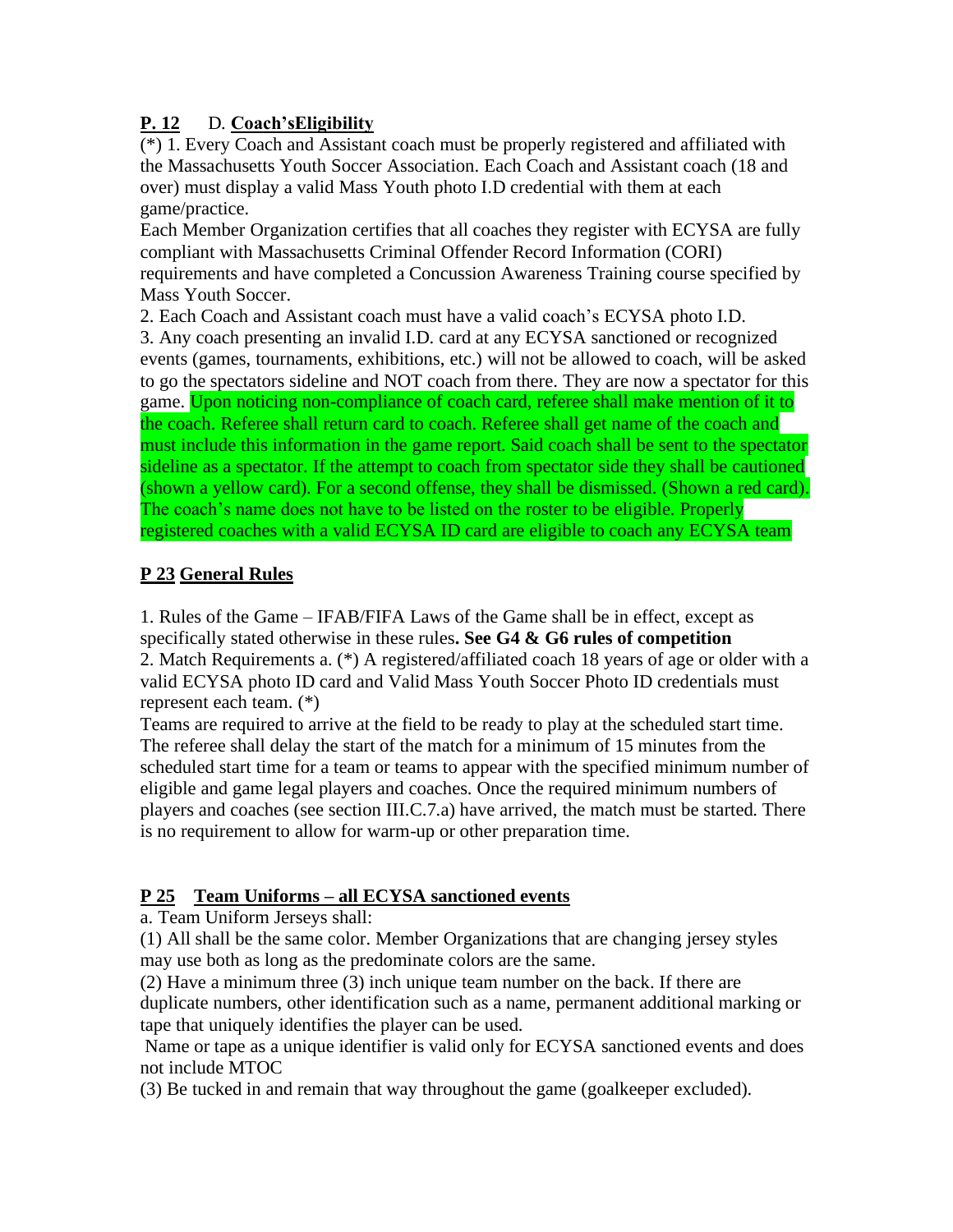### b. SHIN GUARDS COMPLYING WITH USSF SPECIFICATIONS ARE MANDATORY FOR ALL PLAYERS AT ALL GRADE LEVELS. THE SHIN GUARDS MUST BE PROFESSIONALLY MANUFACTURED, BE

GRADE/SIZE APPROPRIATE, NOT ALTERED IN ANY WAY, NOT HAVE ANY EXPOSED SHARP EDGES AND MUST BE PLACED UNDER THE SOCKS AND COMPLETELY COVERED. NO PLAYER WILL BE ALLOWED TO PARTICIPATE IN AN ECYSA GAME WITHOUT SHINGUARDS.

4. All players with the exception of the goalkeeper shall have the same color shorts. All players with the exception of the goalkeeper shall have the same color socks. 5. (\*) Home team must change uniforms or wear different colored pinnies (practice vests) in the event of color conflict with the opponent, as determined by the referee.

6. The goalkeeper's shirt must be a different color than his/ her team's colors and the opponent's team colors, and the referee(s) color (OPTIONAL). Goalkeeper shirts need not be numbered. Goalkeepers from opposite teams may have the same color jersey. A contrasting pinnie may be used to distinguish the goalkeeper. If the goalkeeper is wearing different shorts/pants and socks (as well as a different jersey or pinnie), he/she must change to a team uniform (shorts/ pants/socks) meeting applicable field player requirements before playing as a field player.

### REFER TO CHECKING IN TEAMS DOCUMENT. PRINT AND CARRY IT ON YOUR CLIPBOARD.

7. Safe footwear must be worn at all times. (**sneakers are acceptable**).

8. During wet and/or cold weather, the following provisions may apply: sweatshirts or jackets may be worn under the team jersey so as to expose the number and team color. Hoods must be tucked in beneath team jersey. Sweat pants, must be worn over the shorts. 9. During hot weather, (or when a team is low on numbers) ECYSA may direct referees (or a referee may act on their own given the current conditions) to pause the game at the approximate midway point of each half for a hydration break. It is VERY important to do this at an inconsequential stoppage in play, NOT a goal scoring restart opportunity. Resume play with the appropriate restart. Substitutions are not permitted during this pause, unless the ball is already out of play, in which case regular substitution rules apply.

#### P **27**

#### **Players are not allowed to participate in any ECYSA match if they are wearing one or more of the following prohibited items:**

(1) Jewelry including but not limited to rings, watches, earrings, necklaces, and bracelets; (2) Hard or metallic hair control devices such as clips, barrettes, or bobby pins, baseball style hats with hard brims or hard visors

(3) Wrist sweatbands;

(4) Face masks and head gear that are not IFAB/FIFA approved (coaches, parents, and players who misrepresent IFAB/FIFA approvals to referees may face disciplinary action); (5) Casts or splints;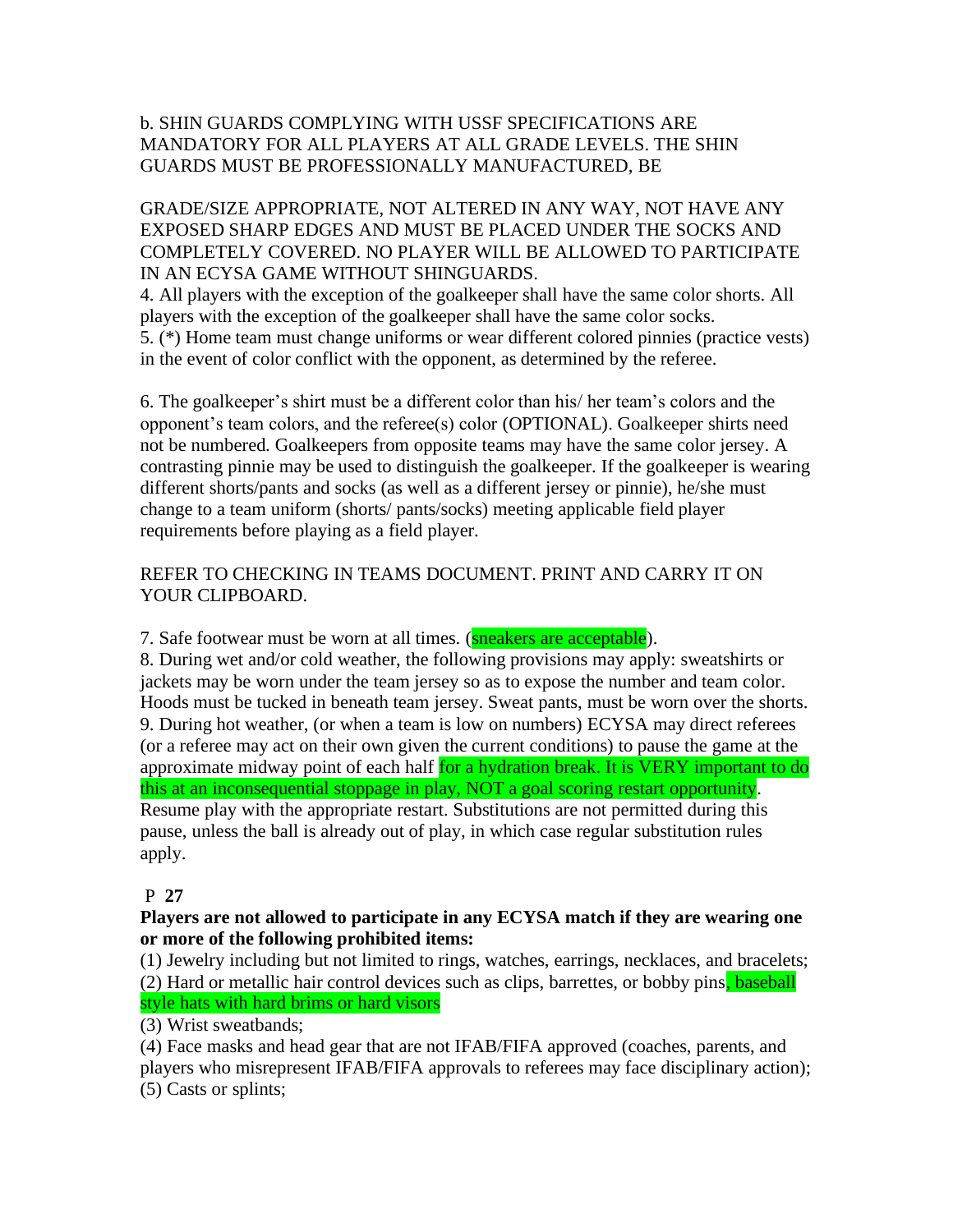(6) Wrist braces with metal or hard plastic inserts;

(7) Ornamental items such as ribbon or yarn not required for hair control or to secure medical data tags except as noted in section C.3.j.1-2a below;

(8) Tape or covers intended to hide prohibited items (such action may also warrant a caution for unsporting behavior if the referee believes there is a deliberate attempt to deceive them).

j**. Players are permitted to wear the following items** provided the referee determines that they are not dangerous to the player, teammates, or opponents;

(1) Medical bracelets or necklaces that are taped to the body in a manner that secures them during the match;

(2) Soft hair control devices such as sweatbands without knots, yarn, rubber bands, and cloth ponytail holders;

(2a) Ornamental hair adornments, including beads, if secured in a bun or ponytail and/or covered by a soft cap in such fashion as to not present a safety hazard to players, teammates or opponents.

(3) IFAB/FIFA approved head gear or head gear conforming to American Society for Testing and Materials Standard F2439 Standard Specification for Head Gear Used in Soccer:

(4) **Knee braces covered by a manufacturer's sleeve or wrapped with an ace bandage and free from exposed clips;**

(5) Soft wrist braces without plastic or metal inserts;

(6) Ankle braces without sharp edges that are worn under the socks.

### **P 28**

 k. The referee is the final authority on whether a player's equipment including items listed in, or not listed in, sections III.C.3h and III.C.3i is safe.

If, while checking in a team, you have a question about what a player is wearing get the coach involved. Ask questions and get clarification. Then make your decision accordingly. **NEVER TOUCH A PLAYER. EVER!** 

#### 4. **Fields** –

a. (\*) The playing field must meet IFAB/FIFA requirements except for special provisions for G4 and G6 play noted below.

b. (\*) Portable goal posts must be anchored securely to the ground. Nets should be used and be securely attached to the goalposts.

d. The referee may refuse to officiate a game due to any field condition that they consider dangerous to the players (a net which is not secured is not considered a danger).

e. After the match begins, the referee may abandon the match for deterioration of any field condition that they consider dangerous to the players.

h. (\*) Fields must be available for the entire time of the scheduled game.

### **P29**

i. There should be technical areas on one side of the field. Both teams must be on the side where the team's technical area is located. The technical area starts five (5) yards from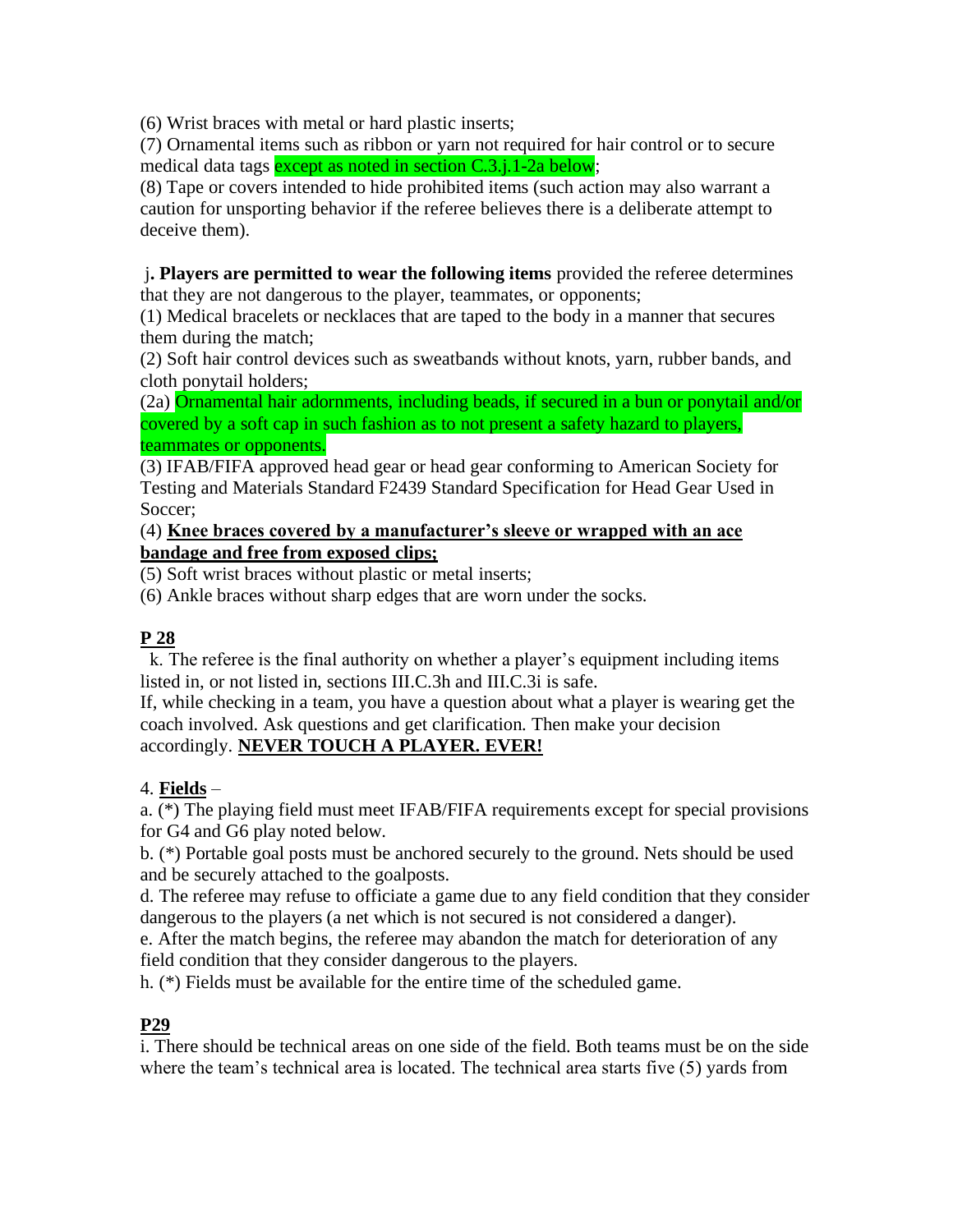midfield line and is three (3) yards by ten (10) yards in size, and at least 3 feet off the touchline.

j. Coaches must remain inside the limits of the technical area, on the sideline, during the game or face discipline pursuant to the LOTG. If the technical areas are not delineated, coaches are still required to remain within the boundaries described above.

k. Spectators must be on the opposite side of the field from players and coaches and be a minimum of 3 feet from the touchline at all times.

Spectators are not permitted behind either goal line or goal. Tactical Instruction from the spectator side is strictly forbidden, and may result in disciplinary action.

**Exceptions**: 1) A field with stands/bleachers behind the team bench or goal/end line. 2) A field that does not have room for a spectator sideline. In this case, a town should establish a technical area per LOTG - Law 1 and set a 6' outer boundary for spectator viewing area. At all times, the referee has the authority to move spectators and establish a boundary for spectators per LOTG - Law 5.

### **P32-33**

| Playing Periods / Ball Size |                  |
|-----------------------------|------------------|
| <b>Grade Group Periods</b>  | <b>Ball Size</b> |
| G4 $(2)$ @25 minutes        | #4               |
| G6 $(2)$ @30 minutes        | #4               |
| G8 $(2)$ @ 35 minutes       | #5               |
| G11 $(2)$ @ 40 minutes      | #5               |
| PG $(2)$ @ 45 minutes       | #5               |

a. Official halftimes are 5 minutes long and times are to be kept only by the center referee. b. Games that are not played in their entirety must be replayed in their entirety.

#### 10. *Substitutions*:

a. All substitutions require permission of the referee.

b. The number of times a player may be substituted in a game is unlimited.

c. With the exception of substitution for an injured player, there is no limit to the number of players who may be substituted at one time.

d. Substitutions may take place at the following stoppages in play:

(1) Prior to a goal kick;

(2) After a goal by either team;

(3) Attendance to an injured player without issuance of a card. If an injured player is substituted, then the opposing team may substitute one player, providing the substitute is ready at midfield at the time of the injury

(4) Prior to a throw-in, the team in possession may substitute. If the team in possession substitutes, then and only then may the opposing team also substitute;

(5) At the interval (half-time)

(6) after a caution, the offending player may be substituted, at the discretion of the player's coach and the referee.

e. Except for injuries and the interval, **substitute players must enter the field at the halfway (midfield) line.** Before play is stopped in order to eligible for substitution. **Players that are substituted for must leave the field at the halfway (midfield) line.**